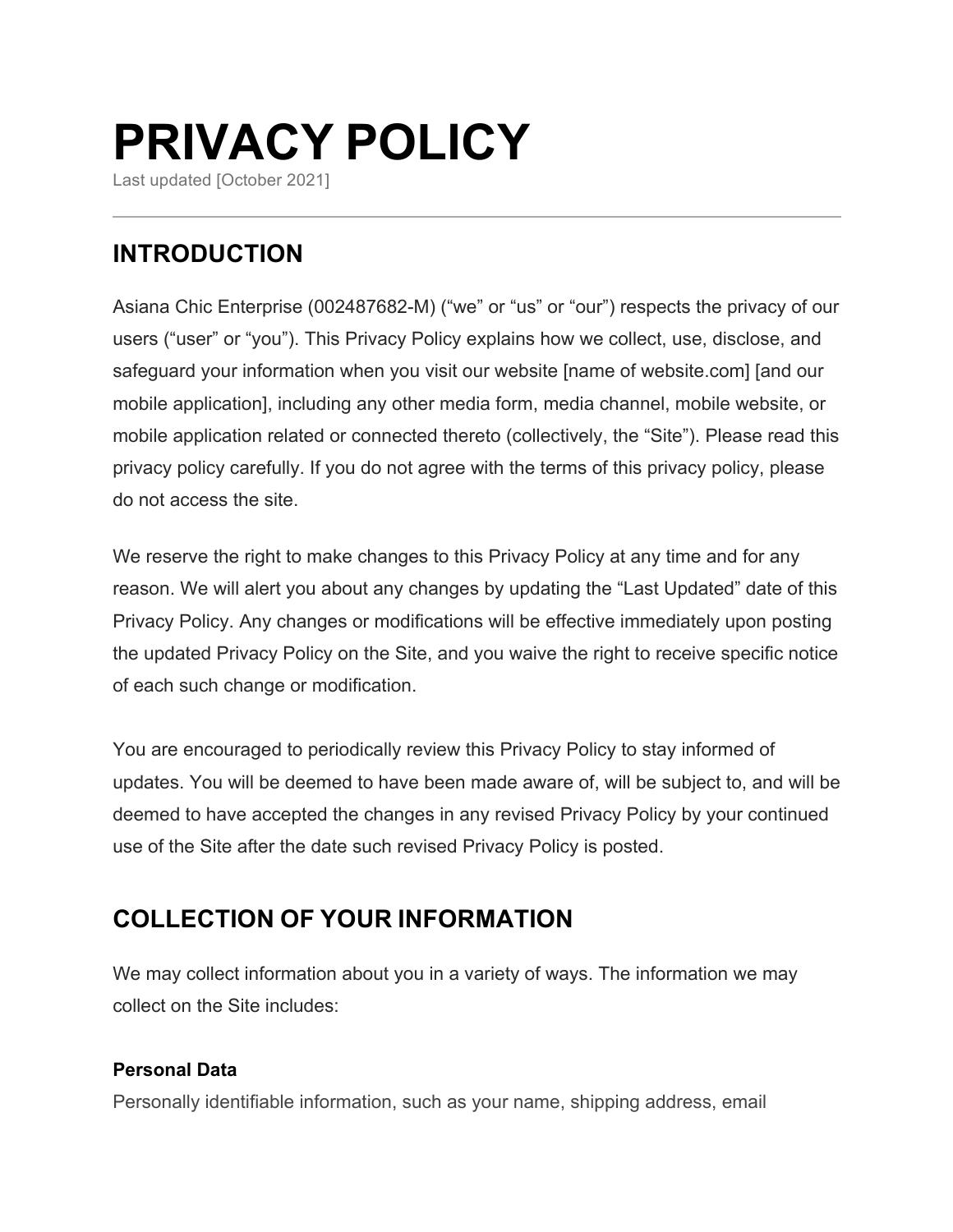address, and telephone number, and demographic information, such as your age, gender, hometown, and interests, that you voluntarily give to us [when you register with the Site [or our mobile application,] or when you choose to participate in various activities related to the Site [and our mobile application], such as online chat and message boards. You are under no obligation to provide us with personal information of any kind, however your refusal to do so may prevent you from using certain features of the Site [and our mobile application].

#### **Derivative Data**

Information our servers automatically collect when you access the Site, such as your IP address, your browser type, your operating system, your access times, and the pages you have viewed directly before and after accessing the Site. [If you are using our mobile application, this information may also include your device name and type, your operating system, your phone number, your country, your likes and replies to a post, and other interactions with the application and other users via server log files, as well as any other information you choose to provide.]

#### **Financial Data**

Financial information, such as data related to your payment method (e.g. valid credit card number, card brand, expiration date) that we may collect when you purchase, order, return, exchange, or request information about our services from the Site [or our mobile application]. [We store only very limited, if any, financial information that we collect. Otherwise, all financial information is stored by our payment processor, [Paypal,] [SafeCharge,] [Stripe,] [other], and you are encouraged to review their privacy policy and contact them directly for responses to your questions.]

#### **Mobile Device Data**

Device information, such as your mobile device ID, model, and manufacturer, and information about the location of your device, if you access the Site from a mobile device.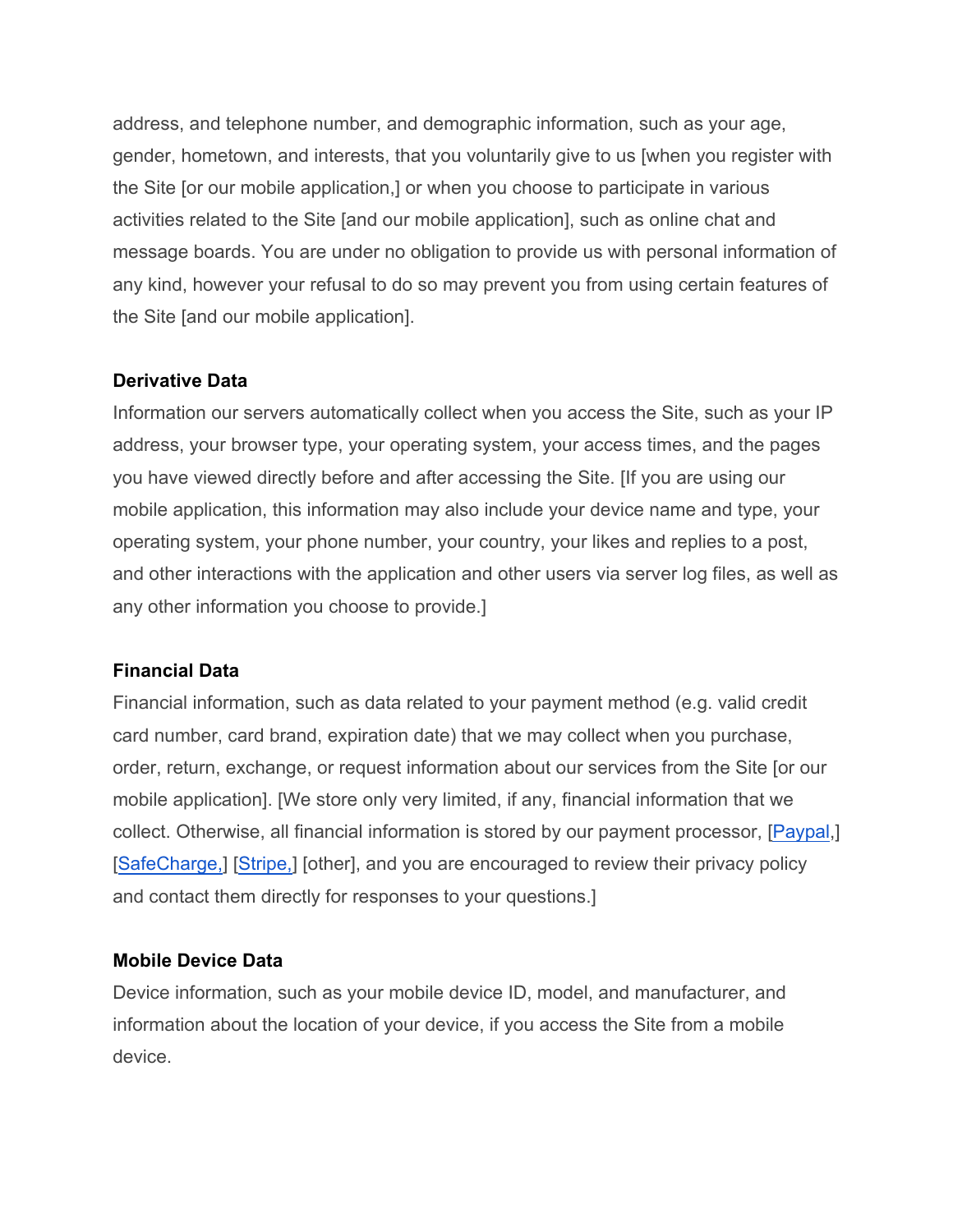#### **Third-Party Data**

Information from third parties, such as personal information or network friends, if you connect your account to the third party and grant the Site permission to access this information.

#### **Data From Contests, Giveaways, and Surveys**

Personal and other information you may provide when entering contests or giveaways and/or responding to surveys.

# **USE OF YOUR INFORMATION**

Having accurate information about you permits us to provide you with a smooth, efficient, and customized experience. Specifically, we may use information collected about you via the Site [or our mobile application] to:

- Administer sweepstakes, promotions, and contests.
- Assist law enforcement and respond to subpoena.
- Compile anonymous statistical data and analysis for use internally or with third parties.
- Create and manage your account.
- Deliver targeted advertising, coupons, newsletters, and other information regarding promotions and the Site [and our mobile application] to you.
- Email you regarding your account or order.
- Enable user-to-user communications.
- Fulfill and manage purchases, orders, payments, and other transactions related to the Site [and our mobile application].
- Generate a personal profile about you to make future visits to the Site [and our mobile application] more personalized.
- Increase the efficiency and operation of the Site [and our mobile application].
- Monitor and analyze usage and trends to improve your experience with the Site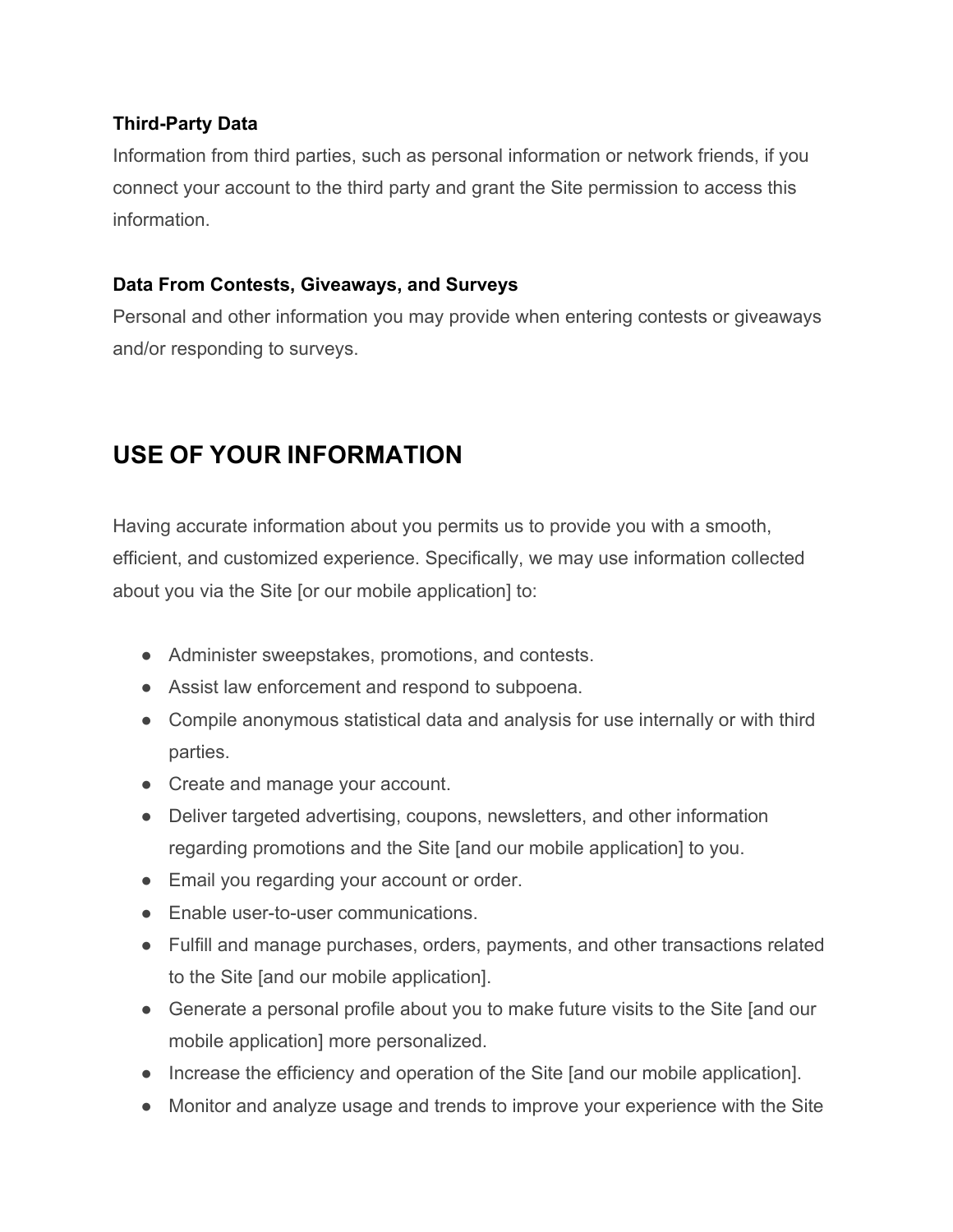[and our mobile application].

- Notify you of updates to the Site [and our mobile application]s.
- Offer new products, services, [mobile applications,] and/or recommendations to you.
- Perform other business activities as needed.
- Prevent fraudulent transactions, monitor against theft, and protect against criminal activity.
- Process payments and refunds.
- Request feedback and contact you about your use of the Site [and our mobile application] .
- Resolve disputes and troubleshoot problems.
- Respond to product and customer service requests.
- Send you a newsletter.
- Solicit support for the Site [and our mobile application].
- [Other]

## **DISCLOSURE OF YOUR INFORMATION**

We may share information we have collected about you in certain situations. Your information may be disclosed as follows:

## **By Law or to Protect Rights**

If we believe the release of information about you is necessary to respond to legal process, to investigate or remedy potential violations of our policies, or to protect the rights, property, and safety of others, we may share your information as permitted or required by any applicable law, rule, or regulation. This includes exchanging information with other entities for fraud protection and credit risk reduction.

## **Third-Party Service Providers**

We may share your information with third parties that perform services for us or on our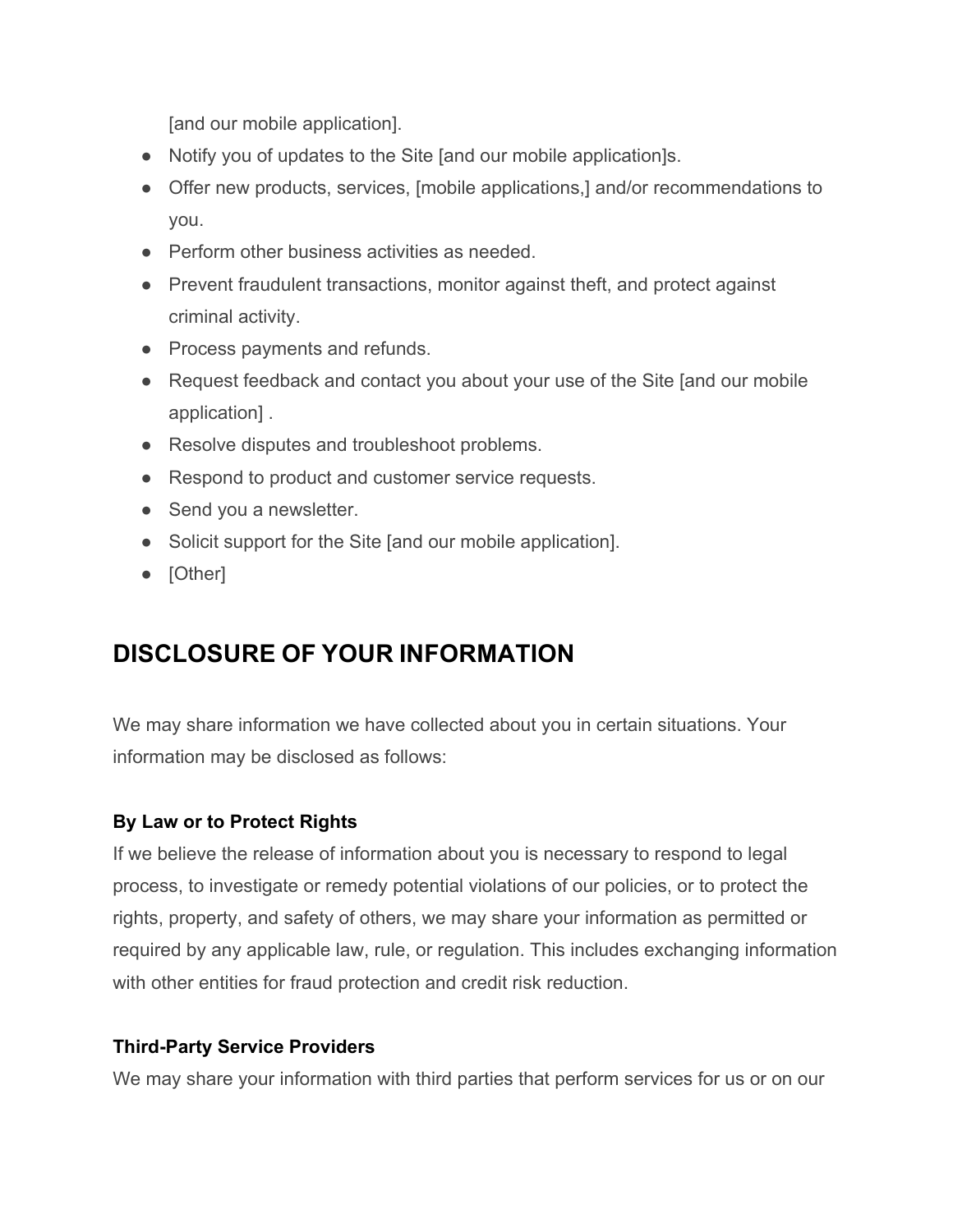behalf, including payment processing, data analysis, email delivery, hosting services, customer service, courier services and marketing assistance.

#### **Marketing Communications**

With your consent, or with an opportunity for you to withdraw consent, we may share your information with third parties for marketing purposes, as permitted by law.

#### **Online Postings**

When you post comments, contributions or other content to the Site [or our mobile applications], your posts may be viewed by all users and may be publicly distributed outside the Site [and our mobile application] in perpetuity.

#### **Third-Party Advertisers**

We may use third-party advertising companies to serve ads when you visit the Site [or our mobile application]. These companies may use information about your visits to the Site [and our mobile application] and other websites that are contained in web cookies in order to provide advertisements about goods and services of interest to you.

## **[Social Media Contacts**

If you connect to the Site [or our mobile application] through a social network, your contacts on the social network will see your name, profile photo, and descriptions of your activity.]

#### **Sale or Bankruptcy**

If we reorganize or sell all or a portion of our assets, undergo a merger, or are acquired by another entity, we may transfer your information to the successor entity. If we go out of business or enter bankruptcy, your information would be an asset transferred or acquired by a third party. You acknowledge that such transfers may occur and that the transferee may decline honor commitments we made in this Privacy Policy.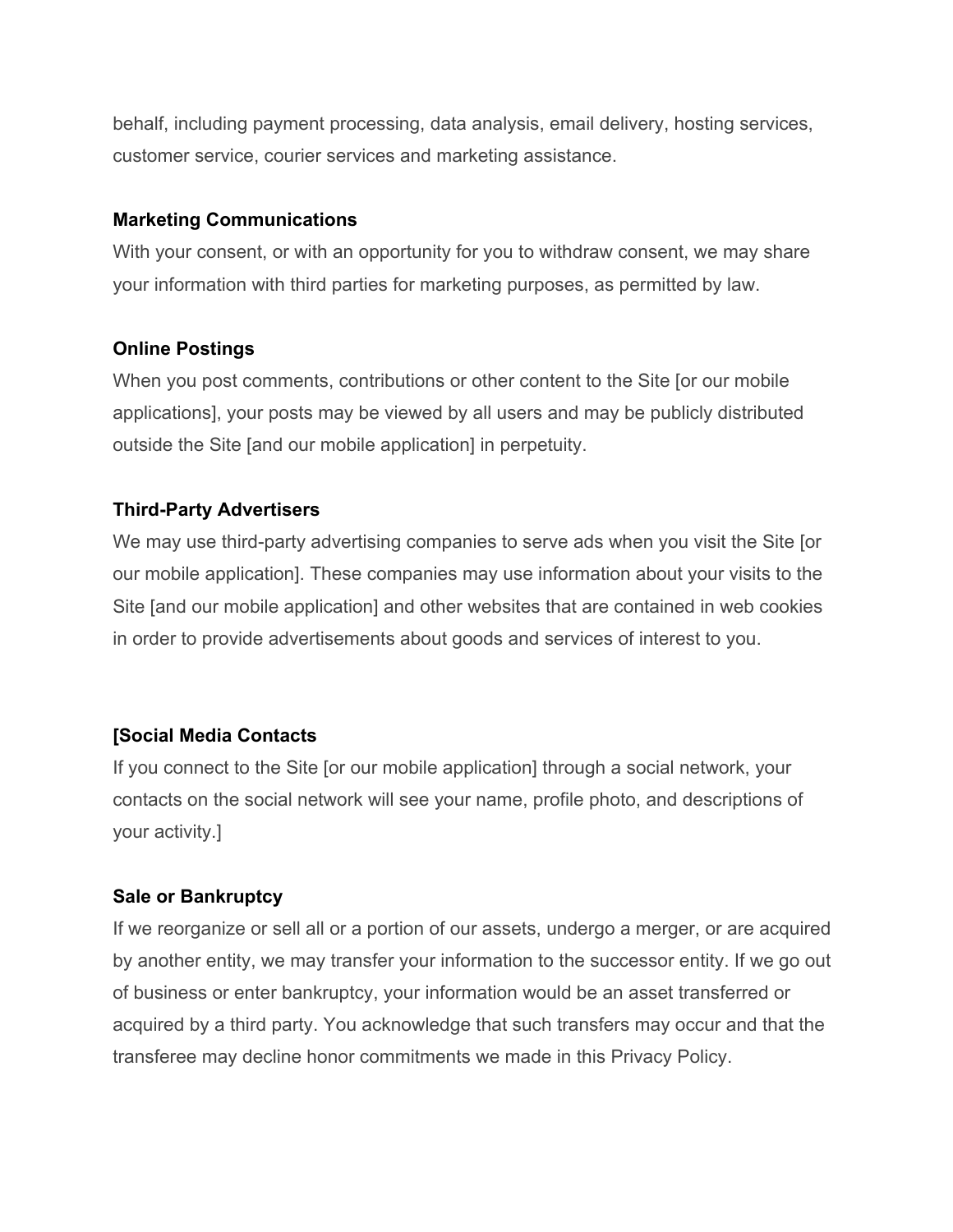## **TRACKING TECHNOLOGIES**

#### **Cookies and Web Beacons**

[We may use cookies, web beacons, tracking pixels, and other tracking technologies on the Site [and our mobile application] to help customize the Site [and our mobile application] and improve your experience. When you access the Site [or our mobile application], your personal information is not collected through the use of tracking technology. Most browsers are set to accept cookies by default. You can remove or reject cookies, but be aware that such action could affect the availability and functionality of the Site [or our mobile application]. You may not decline web beacons. However, they can be rendered ineffective by declining all cookies or by modifying your web browser's settings to notify you each time a cookie is tendered, permitting you to accept or decline cookies on an individual basis.]

[We may use cookies, web beacons, tracking pixels, and other tracking technologies on the Site [and our mobile application] to help customize the Site [and our mobile application] and improve your experience. For more information on how we use cookies, please refer to our Cookie Policy posted on the Site, which is incorporated into this Privacy Policy. By using the Site, you agree to be bound by our Cookie Policy.]

#### **Internet-Based Advertising**

Additionally, we may use third-party software to serve ads on the Site [and our mobile application], implement email marketing campaigns, and manage other interactive marketing initiatives. This third-party software may use cookies or similar tracking technology to help manage and optimize your online experience with us. For more information about opting-out of interest-based ads, visit the Network Advertising Initiative Opt-Out Tool or Digital Advertising Alliance Opt-Out Tool.

#### **Website Analytics**

We may also partner with selected third-party vendors to allow tracking technologies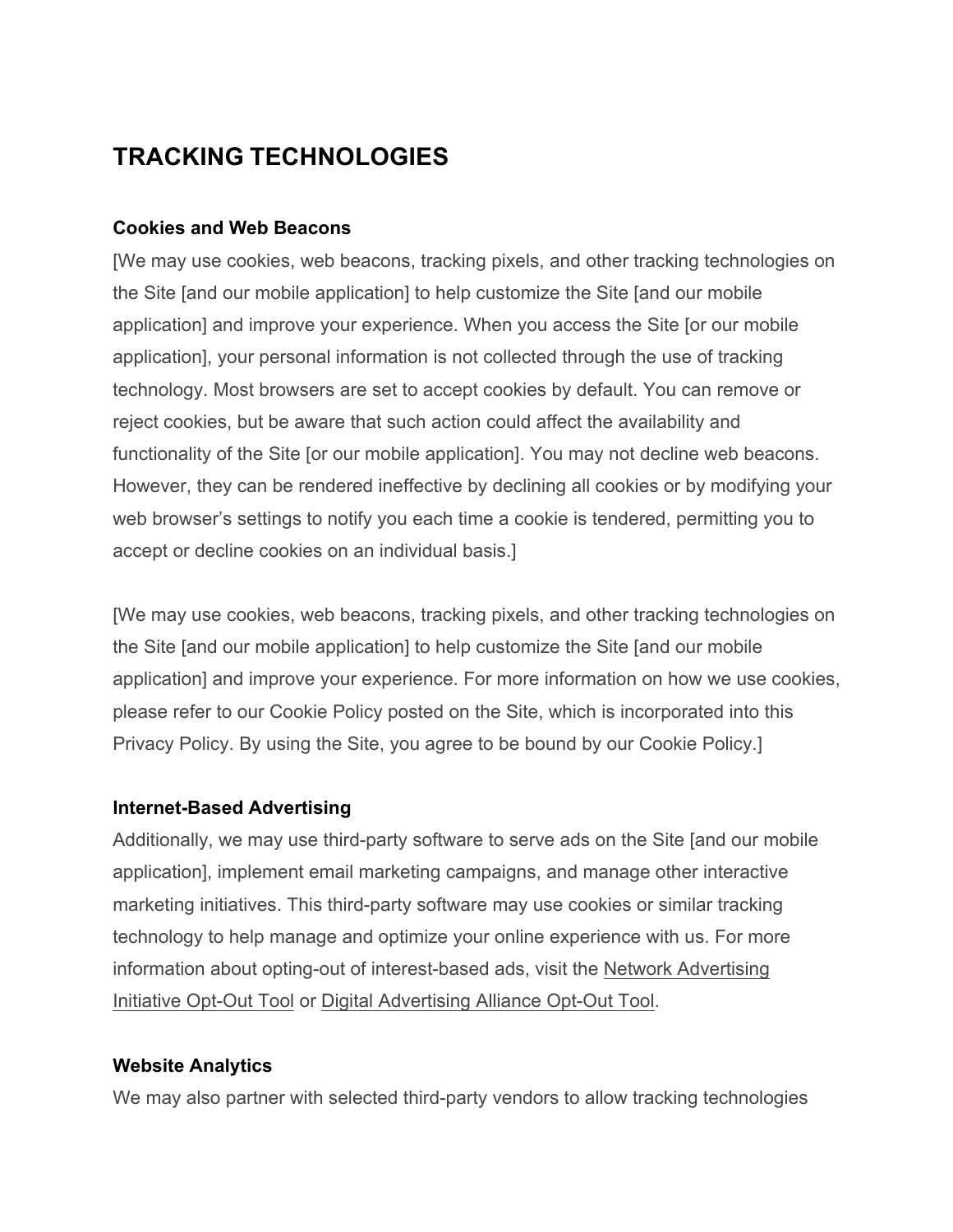and remarketing services on the Site [and our mobile application] through the use of first party cookies and third-party cookies, to, among other things, analyze and track users' use of the Site [and our mobile application] , determine the popularity of certain content and better understand online activity. By accessing the Site [,our mobile application,], you consent to the collection and use of your information by these third-party vendors. You are encouraged to review their privacy policy and contact them directly for responses to your questions. We do not transfer personal information to these thirdparty vendors. However, if you do not want any information to be collected and used by tracking technologies, you can visit the third-party vendor or the Network Advertising Initiative Opt-Out Tool or Digital Advertising Alliance Opt-Out Tool.

## **THIRD-PARTY WEBSITES**

The Site [and our mobile application] may contain links to third-party websites and applications of interest, including advertisements and external services, that are not affiliated with us. Once you have used these links to leave the Site [or our mobile application], any information you provide to these third parties is not covered by this Privacy Policy, and we cannot guarantee the safety and privacy of your information. Before visiting and providing any information to any third-party websites, you should inform yourself of the privacy policies and practices (if any) of the third party responsible for that website, and should take those steps necessary to, in your discretion, protect the privacy of your information. We are not responsible for the content or privacy and security practices and policies of any third parties, including other sites, services or applications that may be linked to or from the Site [or our mobile application].

## **SECURITY OF YOUR INFORMATION**

We use administrative, technical, and physical security measures to help protect your personal information. While we have taken reasonable steps to secure the personal